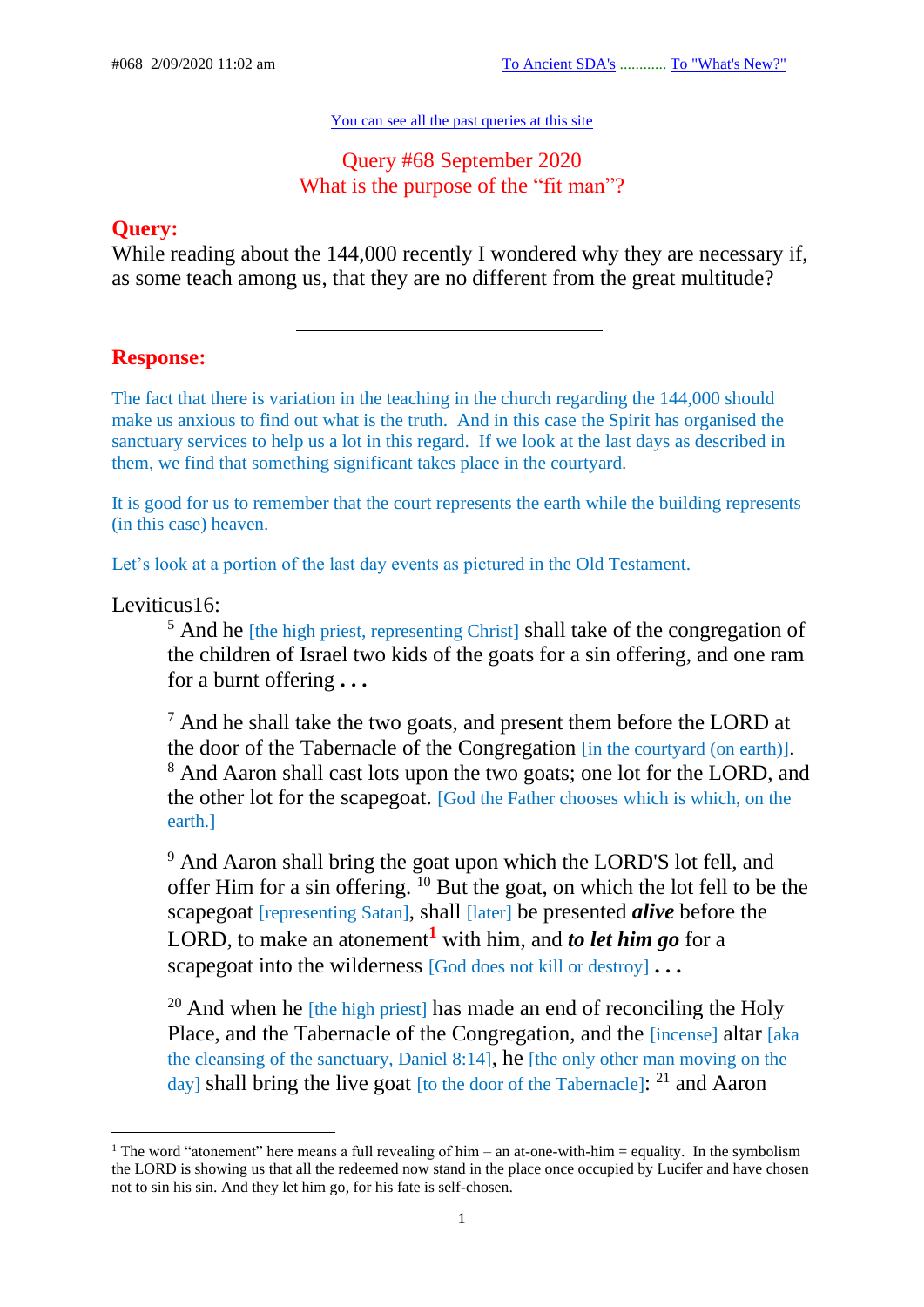shall lay both his hands upon the head of the live goat [through the curtain], and confess over him all the iniquities of the children of Israel, and all their transgressions in all their sins, putting them upon the head of the goat, and shall send him away *by the hand of a fit man* into the wilderness. [Who is this FIT man?]

 $22$  And the [scape]goat shall bear upon him all their iniquities to a land not inhabited [the earth during the 1,000 years]: and he [the fit (or capable) man] shall let go the goat in the wilderness.

Let's look at that remarkable man.

While all the congregation is pictured as being immobile (dead in their graves), he, the fit man, is shown to be capable of leading the scapegoat up close to the presence of the high priest and then out of the camp to the remote place! All this WITHOUT the use of force! It is in this way that He has pictured the 144,000 for us, for he represents ALL the living Christians at the Second Coming.

But HOW will "he" (they) do it? For it is written:

### {Review and Herald March 26, 1895, par. 5}

In matters concerning the kingdom of Christ no compulsion or forcing of conscience is permitted. *No blood is to be shed, no force of arms employed, no prison is to be opened for the incarceration of one who does not choose the kingdom of God and his righteousness.* [And this includes Satan and his angels.] Christ will accept only of the *voluntary* **<sup>2</sup>** service of the heart which has been sanctified through the truth **. . .**

Those who are lawful and obedient are the *only* ones who are empowered [enabled] by Christ to deal with the cases of the erring [including Satan and his followers.] {RH March 26, 1895, par. 5}

### {Review and Herald August 18, 1896, par. 3}

Prophecy has plainly stated the nature of Christ's kingdom. *He planned a government which would use no force*; his subjects would know no oppression. The symbols of earthly governments are wild beasts, but in the kingdom of Christ, men are called upon to behold, not a ferocious beast, but the Lamb of God.

Not as a fierce tyrant did he come, but as the Son of man; not to conquer the nations by his iron power, but "to preach good tidings unto the meek;" "to bind up the broken-hearted, to proclaim liberty to the captives, and the opening of the prison to them that are bound;" [Isaiah 61:1] "to comfort all that mourn." [verse 2.]

<sup>&</sup>lt;sup>2</sup> Note this point with care. "Here am I, send me". Isaiah 6:8.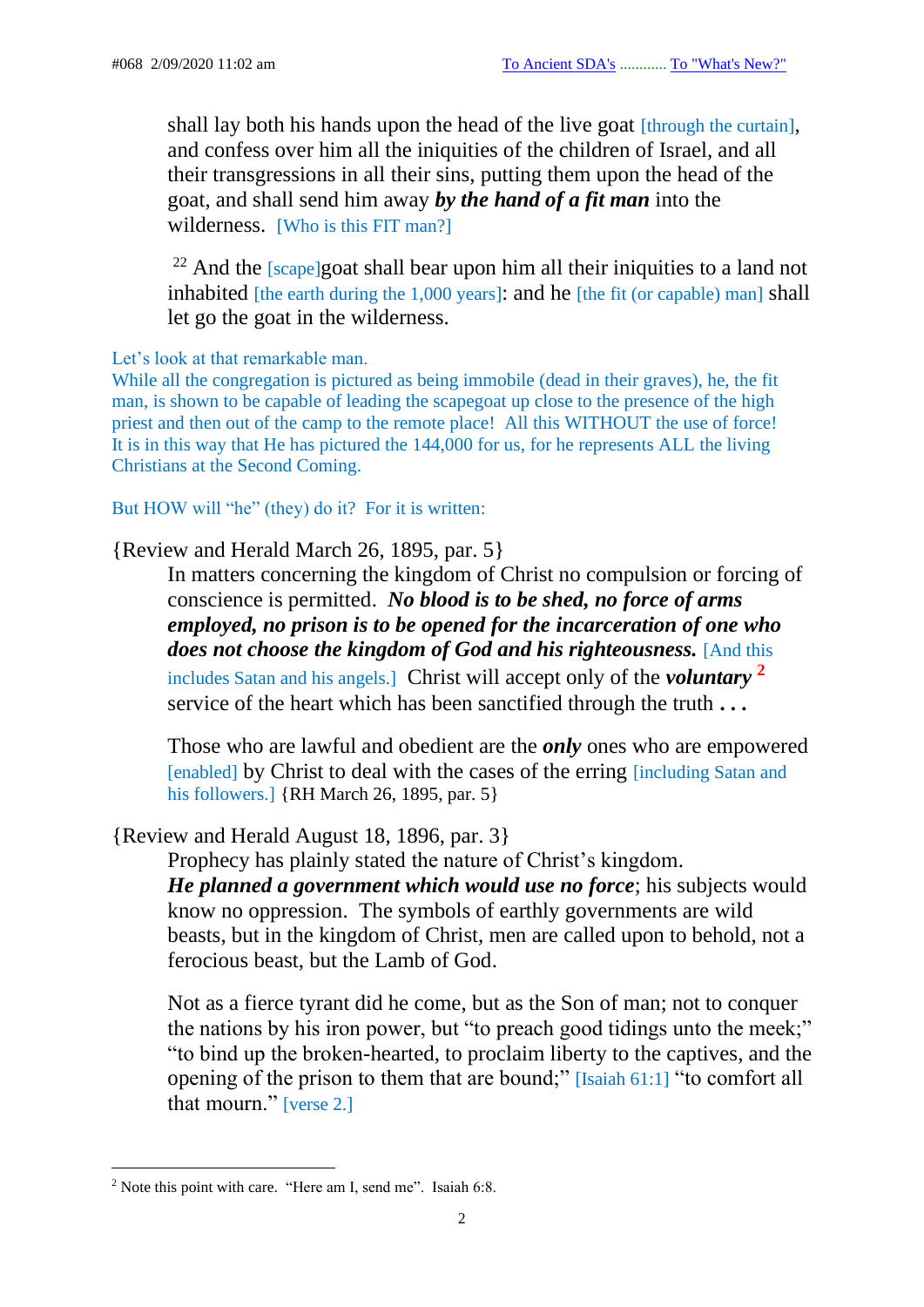He came as the divine Restorer, bringing to oppressed and downtrodden humanity the rich and abundant grace of Heaven, that by the power of his righteousness, man, fallen and degraded though he was, might be a partaker of divinity [i.e. the divine characteristics.] {RH August 18, 1896, par. 3}

So how could a non-violent man do all that, to a goat of all creatures? Goats are known for their unwillingness to be led and the determined resistance to such behaviour.**<sup>3</sup>**

### *So how to catch and lead a goat should be paramount on our list of Christian requirements!!*

How did Christ, our example, "catch" him? We are all aware of the great temptations the Son of God suffered after His baptism but let us see *how* that occurred.

Luke 4:

<sup>1</sup> And Jesus being full of the Holy Ghost returned from Jordan, and *was led by the Spirit* into the wilderness, <sup>2</sup> *being forty days tempted* of the devil. And in those days He did eat nothing: and when they were ended, He afterward hungered.

{Desire of Ages 114.2}

And Jesus being full of the Holy Ghost returned from Jordan, and was led by the Spirit into the wilderness." *The words of Mark are still more significant*. He says, "Immediately the Spirit driveth Him into the wilderness. And He was there in the wilderness forty days, tempted of Satan; and was with the wild beasts." [Mark 1:12-13]

"And in those days He did eat nothing."  $[Luke 4:2.]$  {DA 114.1}

When Jesus was led into the wilderness to be tempted, He was led by the Spirit of God. *He did not invite temptation* [He had another reason for being there.] *He went to the wilderness to be alone, to contemplate His mission and work* [to save others]*. By fasting and prayer He was to brace Himself for the bloodstained path He must travel. But Satan knew that the Saviour had gone into the wilderness, and he thought this the best time to approach Him.* {DA 114.2}

Christ was "the bait" and the devil grabbed his opportunity. Without the use of any force, the Spirit ensured that Satan would follow and attack our LORD.

### {Early Writings 155.2}

After the baptism of Jesus in Jordan, He was led by the Spirit into the wilderness, *to be tempted of the devil*. *The Holy Spirit had prepared* 

<sup>3</sup> "**Goats** are very **intelligent** and curious animals. Their inquisitive nature is exemplified in their constant desire to explore and investigate anything unfamiliar which they come across." [Wikipedia.](https://www.google.com/search?client=firefox-b-d&q=How+to+handle+a+wild+goat)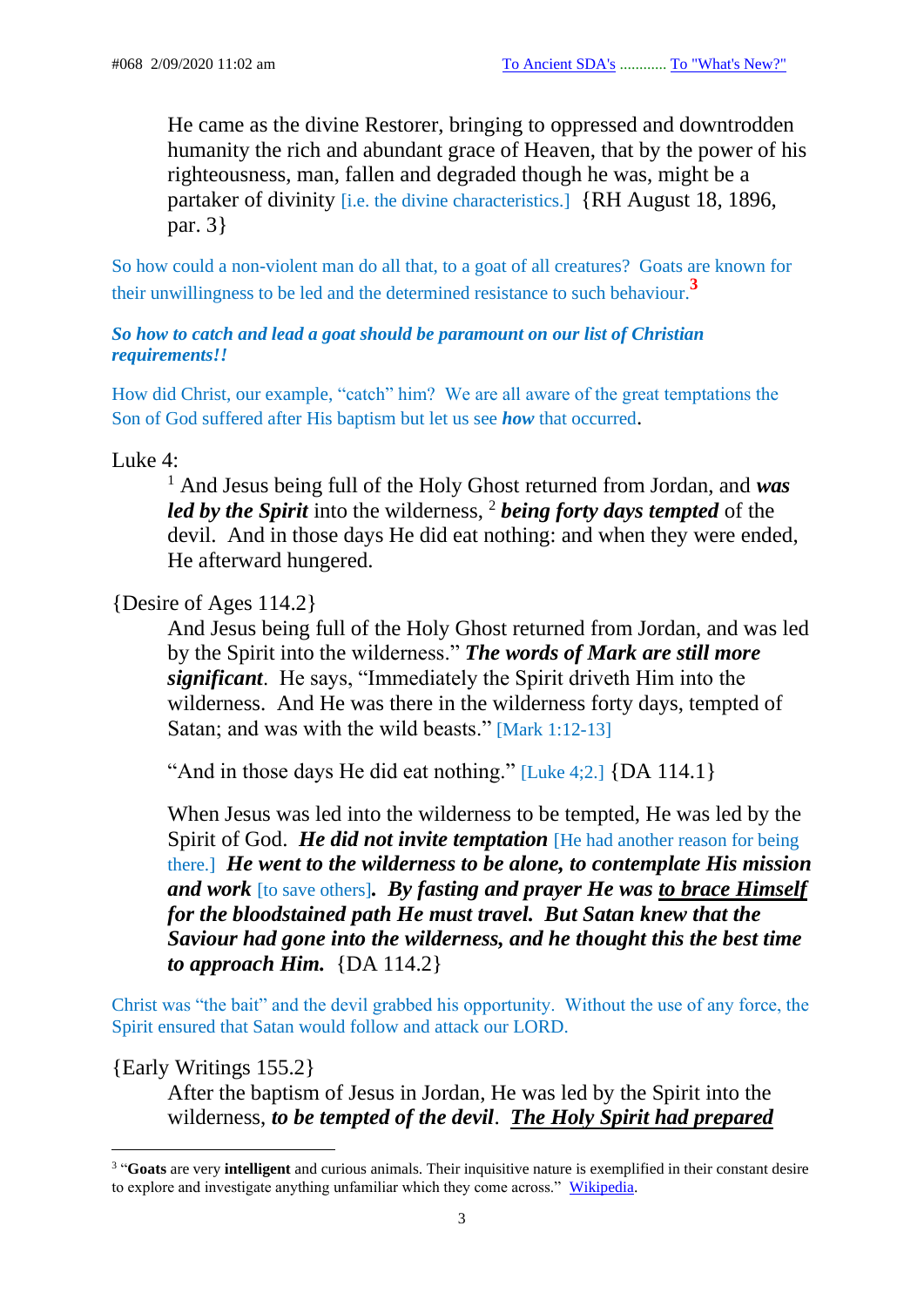*Him for that special scene of fierce temptations.* Forty days He was tempted of Satan [in many ways], and in those days He ate nothing. Everything around Him was unpleasant, from which human nature would be led to shrink. He was with the wild beasts and the devil, in a desolate, lonely place. *The Son of God was pale and emaciated, through fasting and suffering. But His course was marked out, and He must fulfill the work which He came to do*. {EW 155.2}

{Vol 2 Spirit of Prophecy 61.2}

After this, Jesus withdrew into the wilderness, to be tempted of the devil forty days. His long fast ended, the victory won, he returns to the banks of the Jordan, mingling again with the disciples of John, yet giving no outward evidence of his special work, *and taking no measures to bring himself to notice.* {2SP 61.2}

Have you seen how it works in the last days? There was no need for force, the scapegoat came willingly as he did with Christ at the hand of the "fit" man thinking that "he" (they) would be an easy target! He is not able to resist such an opportunity. (Remember, he is a "slave" to sin too.)

But the 144,000 are NOT 144,000! They are 12 thousand men, women and teenage children from the 12 tribes or character types in the last days. They are the weakest, and therefore the strongest, of all God's people on earth.**<sup>4</sup>** *And they are all volunteers!* We are talking of last day events here and they appear in all parts of the earth – not together – but mostly alone and as frightened as Jesus/Jacob was, and yet determined to uphold their God, and bring about the safety of their family as Jesus/Jacob was. **<sup>5</sup>**

We all know this experience is likened to "Jacob's Trouble" so what makes it so different to the ordinary Christians – the "great multitude which no man could number"? Revelation 7:9.

{Great Controversy 615.2 to 616.2}

**. . .** This [Sunday] argument will appear conclusive; and a decree will *finally* be issued against those who hallow the Sabbath of the fourth commandment, denouncing them as deserving of the severest punishment and giving the people liberty, after a certain time, to put them to death. Romanism in the Old World and apostate Protestantism in the New will pursue a similar course toward those who honor all the divine precepts.  ${GC 615.2}$ 

This has happened repeatedly in the past in various locations and therefore is not special.

*The people of God will then be plunged into those scenes of affliction and distress described by the prophet as the time of Jacob's trouble* [which is different.] "Thus saith the Lord: We have heard a voice of

<sup>&</sup>lt;sup>4</sup> It is when we are weak that we call on Christ the most.

<sup>5</sup> Read what the *fifth* angel's message is. Revelation 14:15.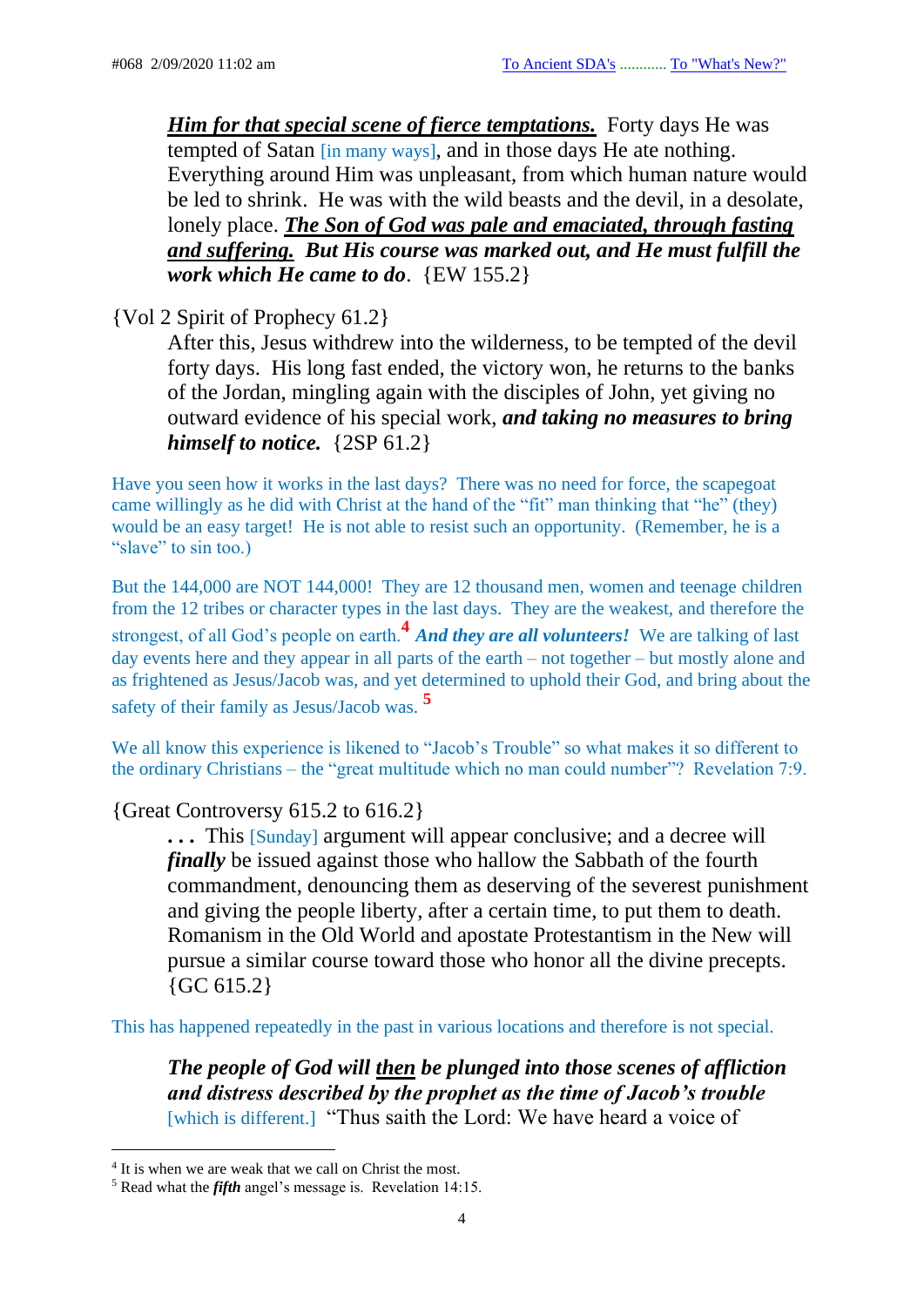trembling, of fear, and not of peace.... All faces are turned into paleness. Alas! for that day is great, *so that none is like it*: it is even the time of Jacob's trouble; but he shall be saved out of it." Jeremiah 30:5-7. {GC 616.1}

Jacob's night of anguish, when he wrestled in prayer for deliverance from the hand of Esau (Genesis 32:24-30), represents the experience of God's people in the time of trouble. Because of the deception practiced to secure his father's blessing, intended for Esau, Jacob had fled for his life, alarmed by his brother's deadly threats. After remaining for many years an exile, he had set out, at God's command [being led by the Spirit], to return with his wives and children, his flocks and herds, to his native country.

On reaching the borders of the land, *he was filled with terror* by the tidings of Esau's approach at the head of a band of warriors, doubtless bent upon revenge. *Jacob's company*, unarmed and defenseless, seemed about to fall helpless victims of violence and slaughter. And to the burden of anxiety and fear was added *the crushing weight of selfreproach*, for it was his own sin that had brought this danger.

His only hope was in the mercy of God; his only defense must be prayer  $\ldots$  {GC 616.2}

The "trouble" is AFTER the close of probation when there is no longer a Mediator standing between them and God, and we have been told "*that none is like it"* in Jeremiah 30.

### {Early Writings 71.1-2}

I also saw that many do not realize *what they must be* in order to live in the sight of the Lord *without a high priest in the sanctuary* through the time of trouble. Those who receive the seal of the living God and are protected in the time of trouble must *reflect* the image of Jesus *fully*. {EW 71.1}

I saw that many were neglecting the preparation so needful and were looking to the time of "refreshing" and the "latter rain" to fit them to stand in the day of the Lord and to live in His sight. Oh, how many I saw in the time of trouble without a shelter! They had neglected the needful preparation; therefore they *could not* receive the refreshing that *all must have to fit them* to live in the sight of a holy God. Those who refuse to be hewed by the prophets and fail to purify their souls in obeying the whole truth, and who are willing to believe that their condition is far better than it really is, will come up to the time of the falling of the plagues [which is also the Time of Trouble], and then see that they needed to be hewed and squared for the building.